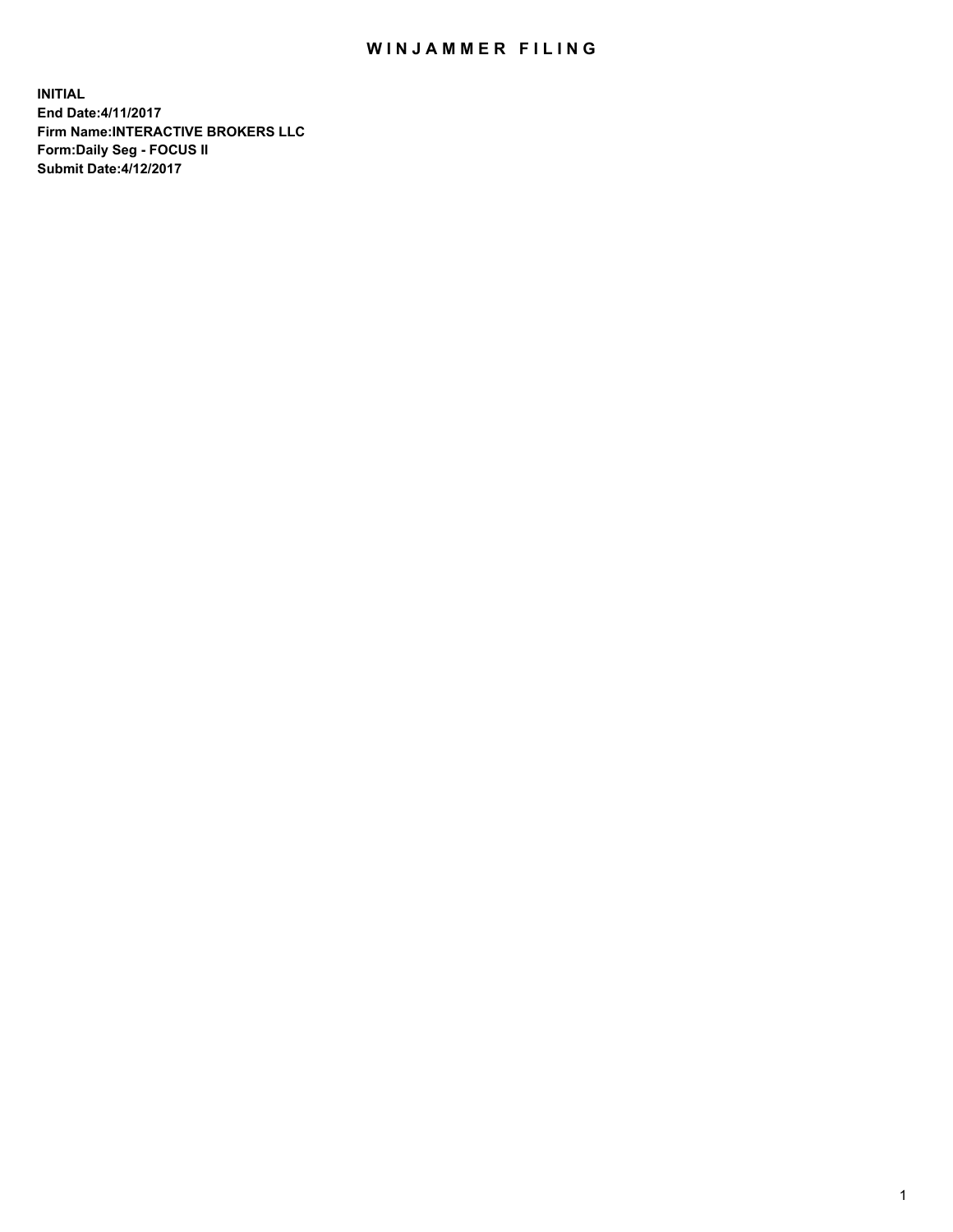## **INITIAL End Date:4/11/2017 Firm Name:INTERACTIVE BROKERS LLC Form:Daily Seg - FOCUS II Submit Date:4/12/2017 Daily Segregation - Cover Page**

| Name of Company<br><b>Contact Name</b><br><b>Contact Phone Number</b><br><b>Contact Email Address</b>                                                                                                                                                                                                                          | <b>INTERACTIVE BROKERS LLC</b><br><b>James Menicucci</b><br>203-618-8085<br>jmenicucci@interactivebrokers.c<br>om |
|--------------------------------------------------------------------------------------------------------------------------------------------------------------------------------------------------------------------------------------------------------------------------------------------------------------------------------|-------------------------------------------------------------------------------------------------------------------|
| FCM's Customer Segregated Funds Residual Interest Target (choose one):<br>a. Minimum dollar amount: ; or<br>b. Minimum percentage of customer segregated funds required:%; or<br>c. Dollar amount range between: and; or<br>d. Percentage range of customer segregated funds required between:% and%.                          | $\overline{\mathbf{0}}$<br>0<br>155,000,000 245,000,000<br>0 <sub>0</sub>                                         |
| FCM's Customer Secured Amount Funds Residual Interest Target (choose one):<br>a. Minimum dollar amount: ; or<br>b. Minimum percentage of customer secured funds required:%; or<br>c. Dollar amount range between: and; or<br>d. Percentage range of customer secured funds required between: % and %.                          | $\overline{\mathbf{0}}$<br>0<br>80,000,000 120,000,000<br>0 <sub>0</sub>                                          |
| FCM's Cleared Swaps Customer Collateral Residual Interest Target (choose one):<br>a. Minimum dollar amount: ; or<br>b. Minimum percentage of cleared swaps customer collateral required:% ; or<br>c. Dollar amount range between: and; or<br>d. Percentage range of cleared swaps customer collateral required between:% and%. | $\overline{\mathbf{0}}$<br>$\overline{\mathbf{0}}$<br>0 <sub>0</sub><br><u>00</u>                                 |

Attach supporting documents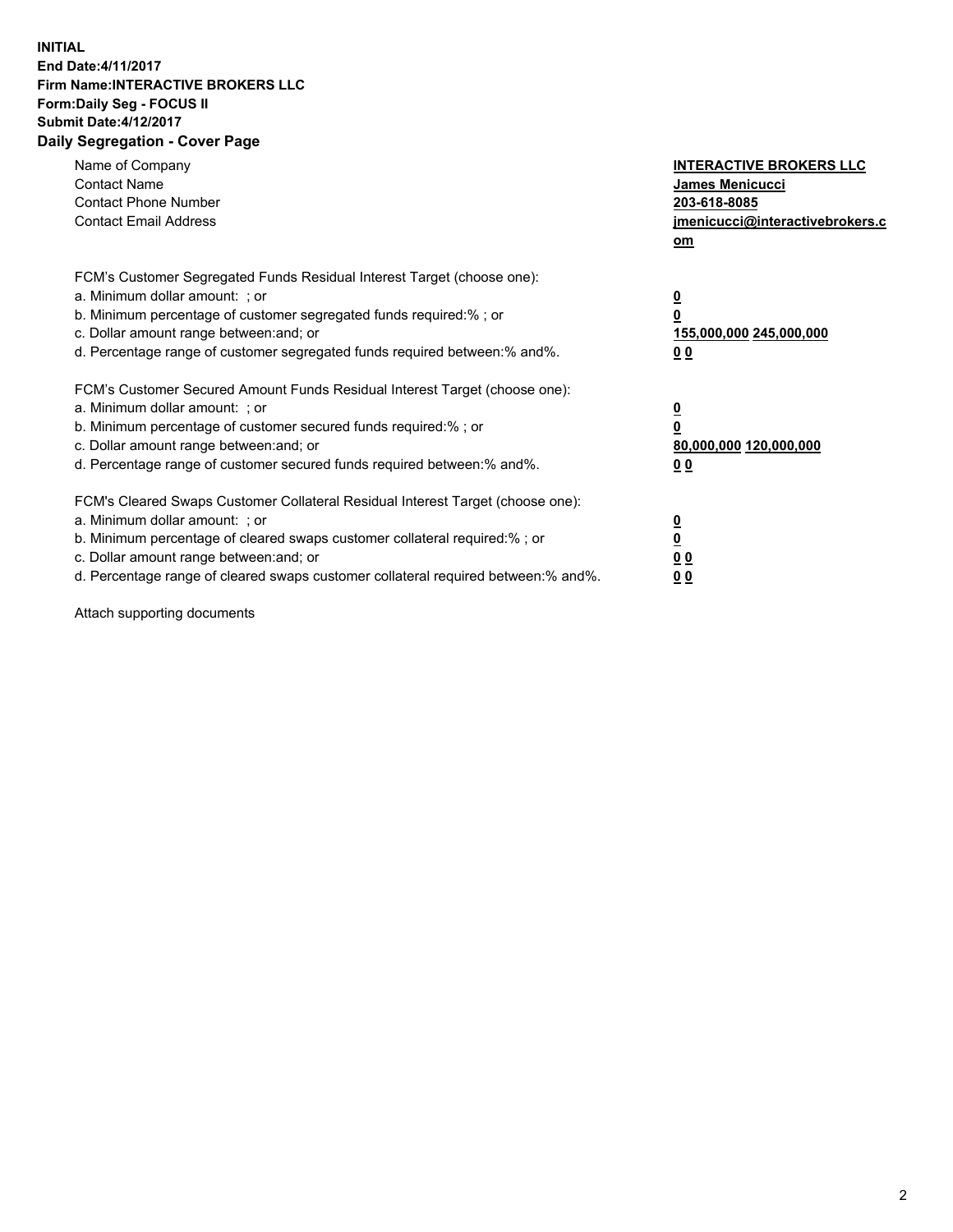## **INITIAL End Date:4/11/2017 Firm Name:INTERACTIVE BROKERS LLC Form:Daily Seg - FOCUS II Submit Date:4/12/2017 Daily Segregation - Secured Amounts**

|     | Dany Oogrogaach - Ocearea Amoanta                                                           |                                               |
|-----|---------------------------------------------------------------------------------------------|-----------------------------------------------|
|     | Foreign Futures and Foreign Options Secured Amounts                                         |                                               |
|     | Amount required to be set aside pursuant to law, rule or regulation of a foreign            | $0$ [7305]                                    |
|     | government or a rule of a self-regulatory organization authorized thereunder                |                                               |
| 1.  | Net ledger balance - Foreign Futures and Foreign Option Trading - All Customers             |                                               |
|     | A. Cash                                                                                     | 384,607,090 [7315]                            |
|     | B. Securities (at market)                                                                   | $0$ [7317]                                    |
| 2.  | Net unrealized profit (loss) in open futures contracts traded on a foreign board of trade   | 12,590,344 [7325]                             |
| 3.  | Exchange traded options                                                                     |                                               |
|     | a. Market value of open option contracts purchased on a foreign board of trade              | 69,945 [7335]                                 |
|     | b. Market value of open contracts granted (sold) on a foreign board of trade                | $-27,710$ [7337]                              |
| 4.  | Net equity (deficit) (add lines 1.2. and 3.)                                                | 372,058,981 [7345]                            |
| 5.  | Account liquidating to a deficit and account with a debit balances - gross amount           | 70,715 [7351]                                 |
|     | Less: amount offset by customer owned securities                                            | 0 [7352] 70,715 [7354]                        |
| 6.  | Amount required to be set aside as the secured amount - Net Liquidating Equity              | 372,129,696 [7355]                            |
|     | Method (add lines 4 and 5)                                                                  |                                               |
| 7.  | Greater of amount required to be set aside pursuant to foreign jurisdiction (above) or line | 372,129,696 [7360]                            |
|     | 6.                                                                                          |                                               |
|     | FUNDS DEPOSITED IN SEPARATE REGULATION 30.7 ACCOUNTS                                        |                                               |
| 1.  | Cash in banks                                                                               |                                               |
|     | A. Banks located in the United States                                                       | 2,000,000 [7500]                              |
|     | B. Other banks qualified under Regulation 30.7                                              | 0 [7520] 2,000,000 [7530]                     |
| 2.  | Securities                                                                                  |                                               |
|     | A. In safekeeping with banks located in the United States                                   | 422,808,865 [7540]                            |
|     | B. In safekeeping with other banks qualified under Regulation 30.7                          | 0 [7560] 422,808,865 [7570]                   |
| 3.  | Equities with registered futures commission merchants                                       |                                               |
|     | A. Cash                                                                                     | $0$ [7580]                                    |
|     | <b>B.</b> Securities                                                                        | $0$ [7590]                                    |
|     | C. Unrealized gain (loss) on open futures contracts                                         | $0$ [7600]                                    |
|     | D. Value of long option contracts                                                           | $0$ [7610]                                    |
|     | E. Value of short option contracts                                                          | 0 [7615] 0 [7620]                             |
| 4.  | Amounts held by clearing organizations of foreign boards of trade                           |                                               |
|     | A. Cash                                                                                     | $0$ [7640]                                    |
|     | <b>B.</b> Securities                                                                        | $0$ [7650]                                    |
|     | C. Amount due to (from) clearing organization - daily variation                             | $0$ [7660]                                    |
|     | D. Value of long option contracts                                                           | $0$ [7670]                                    |
|     | E. Value of short option contracts                                                          | 0 [7675] 0 [7680]                             |
| 5.  | Amounts held by members of foreign boards of trade                                          |                                               |
|     | A. Cash                                                                                     | 86,178,744 [7700]                             |
|     | <b>B.</b> Securities                                                                        | $0$ [7710]                                    |
|     | C. Unrealized gain (loss) on open futures contracts                                         | -8,939,455 [7720]                             |
|     | D. Value of long option contracts                                                           | 69,945 [7730]                                 |
|     | E. Value of short option contracts                                                          | <mark>-27,710</mark> [7735] 77,281,524 [7740] |
| 6.  | Amounts with other depositories designated by a foreign board of trade                      | $0$ [7760]                                    |
| 7.  | Segregated funds on hand                                                                    | $0$ [7765]                                    |
| 8.  | Total funds in separate section 30.7 accounts                                               | 502,090,389 [7770]                            |
| 9.  | Excess (deficiency) Set Aside for Secured Amount (subtract line 7 Secured Statement         | 129,960,693 [7380]                            |
|     | Page 1 from Line 8)                                                                         |                                               |
| 10. | Management Target Amount for Excess funds in separate section 30.7 accounts                 | 80,000,000 [7780]                             |
| 11. | Excess (deficiency) funds in separate 30.7 accounts over (under) Management Target          | 49,960,693 [7785]                             |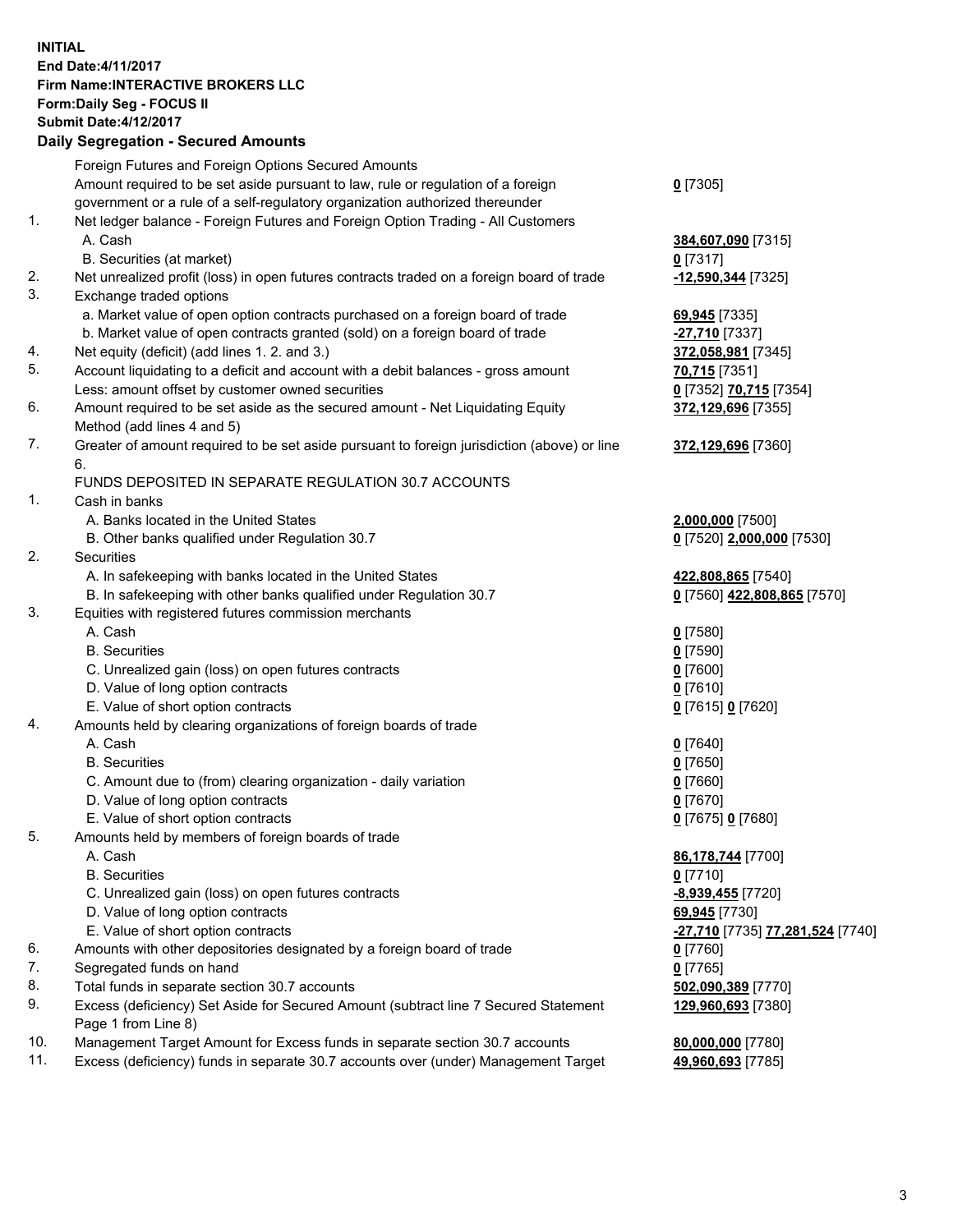**INITIAL End Date:4/11/2017 Firm Name:INTERACTIVE BROKERS LLC Form:Daily Seg - FOCUS II Submit Date:4/12/2017 Daily Segregation - Segregation Statement** SEGREGATION REQUIREMENTS(Section 4d(2) of the CEAct) 1. Net ledger balance A. Cash **3,409,319,439** [7010] B. Securities (at market) **0** [7020] 2. Net unrealized profit (loss) in open futures contracts traded on a contract market **-11,860,478** [7030] 3. Exchange traded options A. Add market value of open option contracts purchased on a contract market **122,300,884** [7032] B. Deduct market value of open option contracts granted (sold) on a contract market **-228,520,772** [7033] 4. Net equity (deficit) (add lines 1, 2 and 3) **3,291,239,073** [7040] 5. Accounts liquidating to a deficit and accounts with debit balances - gross amount **169,574** [7045] Less: amount offset by customer securities **0** [7047] **169,574** [7050] 6. Amount required to be segregated (add lines 4 and 5) **3,291,408,647** [7060] FUNDS IN SEGREGATED ACCOUNTS 7. Deposited in segregated funds bank accounts A. Cash **109,130,306** [7070] B. Securities representing investments of customers' funds (at market) **2,180,571,055** [7080] C. Securities held for particular customers or option customers in lieu of cash (at market) **0** [7090] 8. Margins on deposit with derivatives clearing organizations of contract markets A. Cash **18,081,187** [7100] B. Securities representing investments of customers' funds (at market) **1,338,663,199** [7110] C. Securities held for particular customers or option customers in lieu of cash (at market) **0** [7120] 9. Net settlement from (to) derivatives clearing organizations of contract markets **-16,038,702** [7130] 10. Exchange traded options A. Value of open long option contracts **122,302,802** [7132] B. Value of open short option contracts **-228,525,949** [7133] 11. Net equities with other FCMs A. Net liquidating equity **0** [7140] B. Securities representing investments of customers' funds (at market) **0** [7160] C. Securities held for particular customers or option customers in lieu of cash (at market) **0** [7170] 12. Segregated funds on hand **0** [7150] 13. Total amount in segregation (add lines 7 through 12) **3,524,183,898** [7180] 14. Excess (deficiency) funds in segregation (subtract line 6 from line 13) **232,775,251** [7190] 15. Management Target Amount for Excess funds in segregation **155,000,000** [7194] **77,775,251** [7198]

16. Excess (deficiency) funds in segregation over (under) Management Target Amount Excess